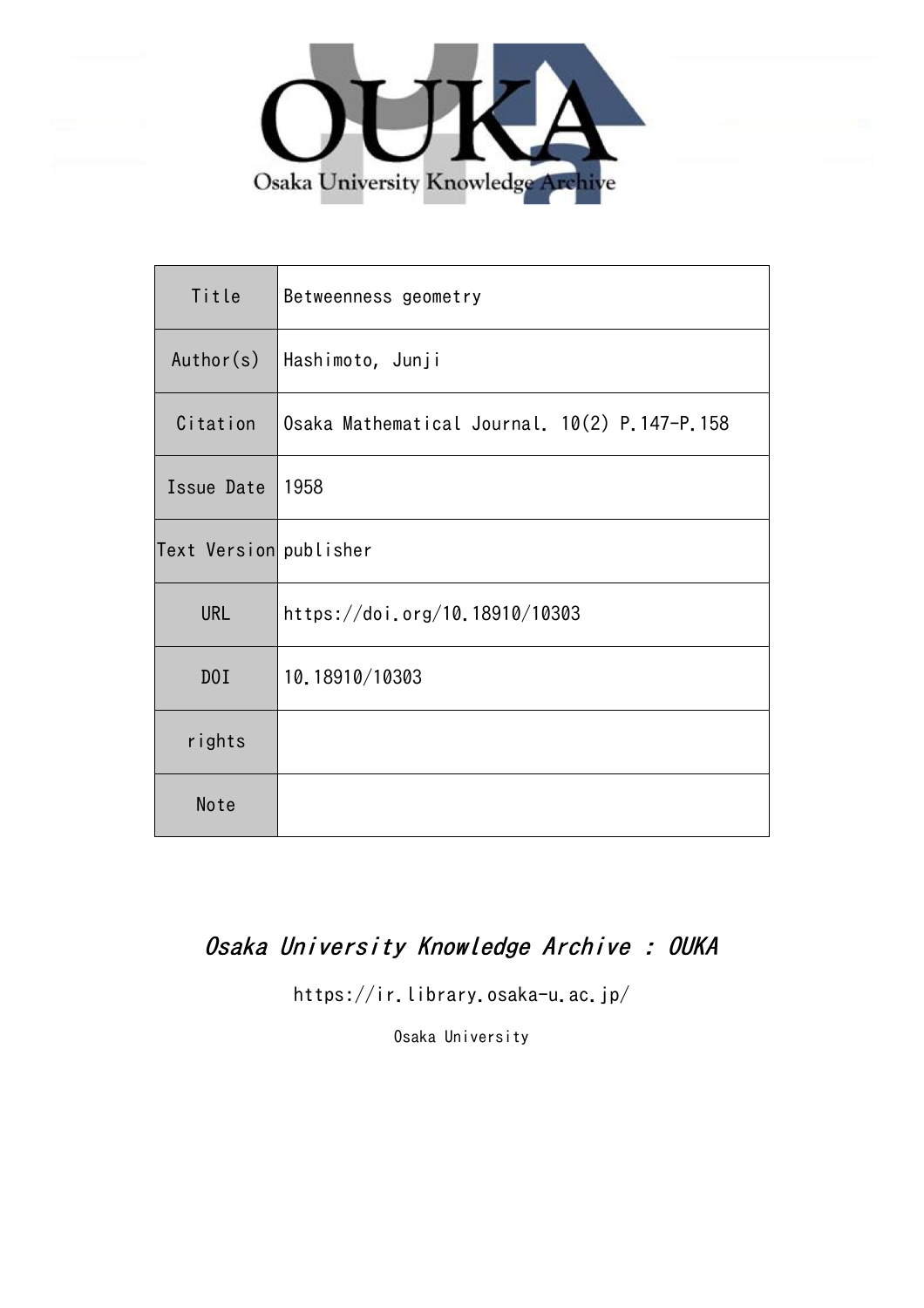## *Betweenness Geometry*

## By Junji HASHIMOTO

## **1. Introduction**

Shown by D. Hilbert  $[2]$ , the postulates on betweenness play important roles in geometry, but the roles seem to be supplementary to the postulates on incidence. Making betweenness play the leading part in the present paper, we intend to construct a geometry upon a system of postulates concerning betweenness only, and investigate how many incidence relations can be deduced from those postulates.

Betweenness is defined in many systems. *Algebraic betweenness* is a ternary relation *(axb)* defined in a vector space such that

$$
(axb) \rightleftarrows x = \alpha a + (1-\alpha) b , \quad 0 \le \alpha \le 1^{1}.
$$

*Order betweenness* is defined in a partially ordered set as follows:

$$
(axb) \Rightarrow a \le x \le b \quad \text{or} \quad a \ge y \ge b \; .
$$

These relations satisfy many common properties, of which the following five conditions have been proposed by G. Birkhoff [1] as the system of postulates for betweenness:

- $(1)$   $(axb) \rightarrow (bxa)$ .
- (2)  $(axb)$ ,  $(abx) \rightarrow x = b$ .
- (3)  $(axb)$ ,  $(ayx) \rightarrow (ayb)$ .
- (4)  $(axb)$ ,  $(xby)$ ,  $x \neq b \rightarrow (aby)$ .
- (5)  $(abc)$ ,  $(acd) \rightarrow (bcd)$ .

E. Pitcher and M. F. Smiley [4] have stated the following three conditions moreover.

- (6)  $(abc)$ ,  $(adc)$ ,  $(bxd) \rightarrow (axc)$ .
- $(7)$   $(abc)$ ,  $(abd)$ ,  $(cxd) \rightarrow (abx)$ .
- (8)  $(abc)$ ,  $(abd)$ ,  $(xbc) \rightarrow (xbd)$ .

<sup>1)</sup> By  $\rightarrow$  we denote implication, such as  $A \rightarrow B$  (if A holds, then B holds),  $A, B \rightarrow C$  (if A and *B* hold, then *C* holds),  $A \rightarrow B$  or *C* (if *A* holds, then at least one of *B* and *C* holds).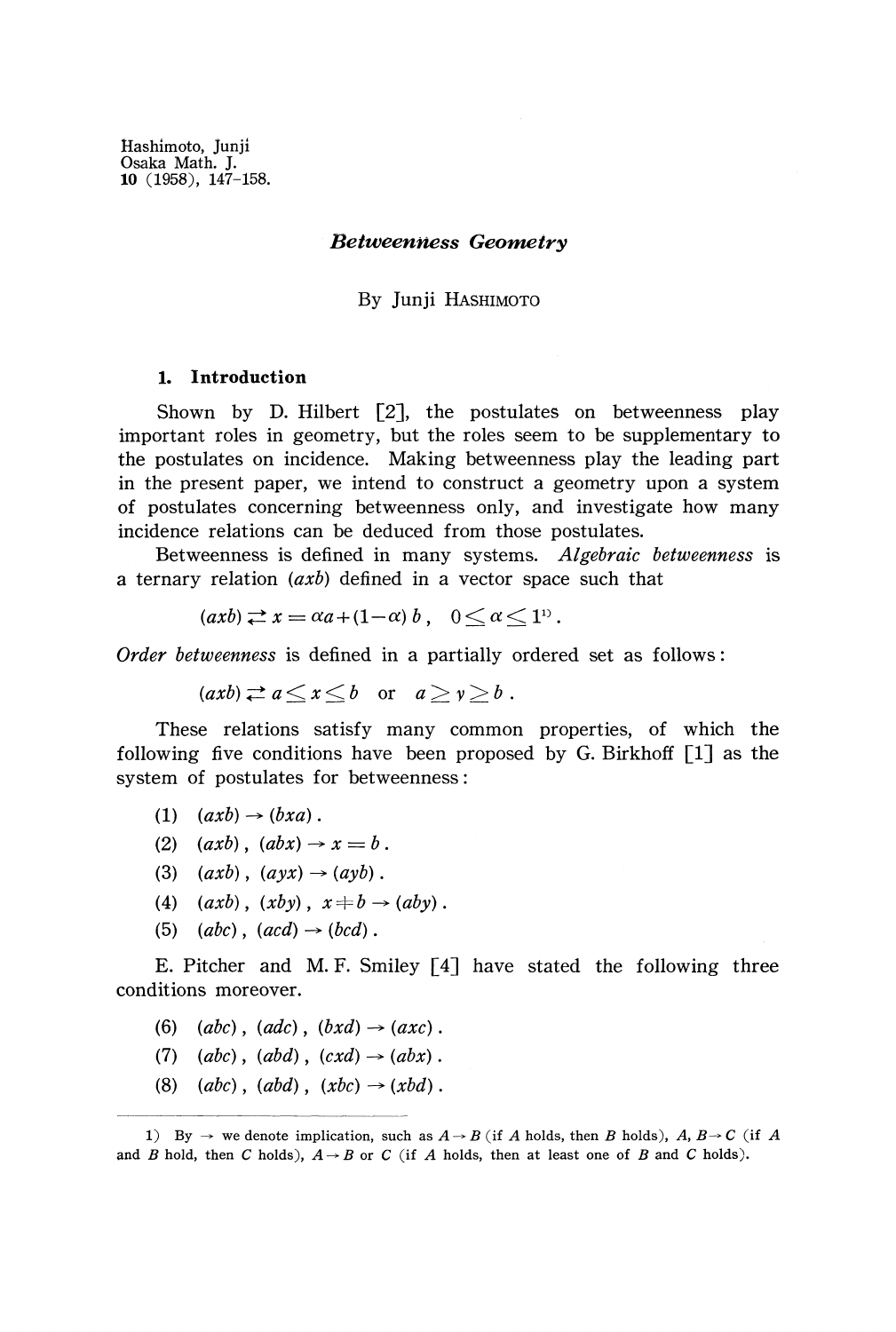It seems however that the condition  $(1)-(8)$  are not sufficient to characterize usual betweenness. For instance, in a system  $R = \{a, b, c, d, e\}$ , where

> $(xxx)$ ,  $(xxy)$  and  $(xyy)$  for all  $x, y \in R$ , *(abc)*, *(abd)*, *(abe)*, *(ced)*, *(cba)*, *(dba)*, *(eba)*, *(dec)*,

the conditions  $(1)-(8)$  are satisfied but the condition B5 below does not hold.

' Now we consider betweenness spaces or *B-spaces,* applying to all of affine spaces, vector spaces and partially ordered systems, in which (straight) *lines* are defined so that

- (1) a line be determined by any two points on it,
- (2) a line be a partially ordered set,

and *(axb)* means that

- (1)  $a, b$  and  $x$  lie on a line  $L$ ,
- (2)  $a \le x \le b$  or  $a \ge x \ge b$  under the ordering defined in L.

Then it is easy to see that in a *B-space* the following conditions are satisfied:

B1.  $(axb) \rightarrow (aab)$ , B2.  $(axb) \rightarrow (bxa)$ , B3.  $(axb)$ ,  $(abx) \rightarrow x = b$ , B4.  $(axb)$ ,  $(ayx) \rightarrow (yxb)$ , B5.  $(axb)$ ,  $(axc)$ ,  $(byc)$ ,  $x \neq a \rightarrow (abc)$  or  $(acb)$ , B6.  $(axb)$ ,  $(ayb)$ ,  $(cxd)$ ,  $(cyd)$ ,  $x \neq y \rightarrow (axc)$  or  $(axd)$ , B7.  $(abx)$ ,  $(aby)$ ,  $(cxd)$ ,  $(cyd)$ ,  $a \neq b$ ,  $x \neq y \rightarrow (axc)$  or  $(axd)$ ,

and

(8)  $(axb)$ ,  $(axc)$ ,  $(bxd)$ ,  $x \neq a$ ,  $x \neq b \rightarrow (cxd)$ .

By a *B<sup>0</sup> -space* we shall mean below a system *R* satisfying B1-B7 and (8).

## **2. Transitivities of betweenness deduced from B1-B6**

In this section we shall show that the conditions B1-B6 imply the conditions (l)-(7) of E. Pitcher and M. F. Smiley and some other properties which are useful for our geometry below.

LEMMA 1.  $(axb) \rightarrow (abb).$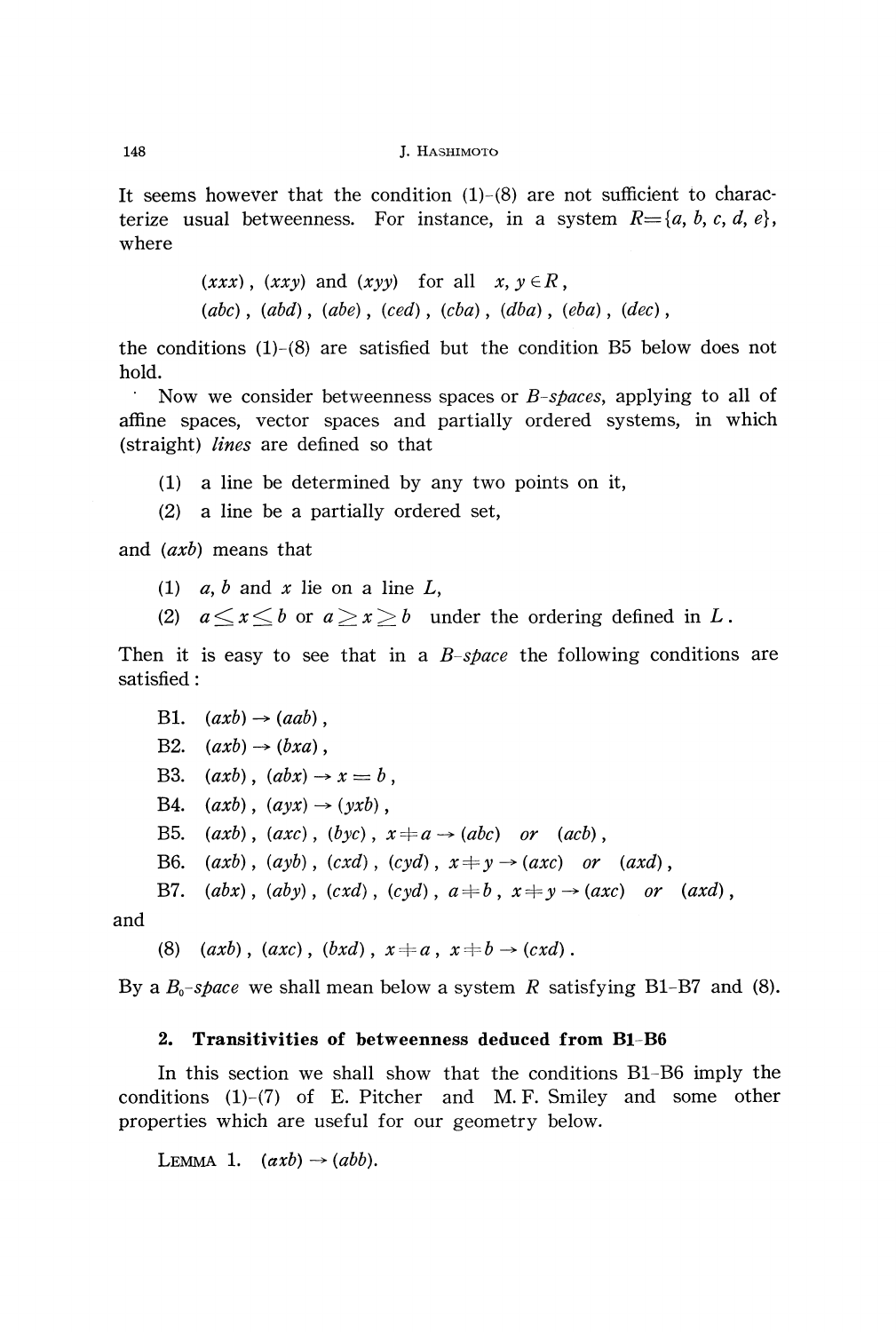*Proof.*  $(axb) \rightarrow (bxa) \rightarrow (bba) \rightarrow (abb)$ , by B2 and B1.

LEMMA 2.  $(axb) \rightarrow (axx)$ .

*Proof.* (baa), (bxa)  $\rightarrow$  (xaa)  $\rightarrow$  (xxa)  $\rightarrow$  (axx), by B4, B1 and B2.

LEMMA 3.  $(axa) \rightarrow x = a$ .

*Proof.*  $(axa) \rightarrow (axx) \rightarrow (aax)$ , by Lemma 2 and B1.  $(aax)$ ,  $(axa) \rightarrow$  $x = a$ , by B3.

LEMMA 4.  $(axy)$ ,  $(xyb)$ ,  $x \neq y \rightarrow (axb)$ ,  $(ayb)$ .

*Proof.* (bxx), (byx), (axy), (ayy),  $x \neq y \rightarrow (bxa)$  or (bxy), by B6. If *(bxy)*, then *(bxy)*,  $(byx) \rightarrow x = y$ , which is impossible; hence *(axb)*. Similarly *(ayb).*

LEMMA 5.  $(axb)$ ,  $(ayx) \rightarrow (ayb)$ .

*Proof.* (axb), (ayx)  $\rightarrow$  (yxb), by B4. If  $x \neq y$ , then (ayx), (yxb),  $x \neq y$  $\rightarrow (ayb)$ , by Lemma 4. If  $x = y$ ,  $(axb) \rightarrow (ayb)$ .

By (*axyb*) we shall mean that all of (*axb*), (*ayb*), (*axy*) and (*xyb*) are satisfied. Then B4, Lemma 4 and Lemma 5 imply

LEMMA 6. *(axyb) holds in any case of* (1) (ayb), (axy), (2) (axb), (xyb), (3) (axy), (xyb),  $x \neq y$ .

LEMMA 7.  $(axb)$ ,  $(axc)$ ,  $(byc)$ ,  $x \neq a \rightarrow (axy)$ .

*Proof.* (axb), (axc), (byc),  $x \neq a \rightarrow (abc)$  or (acb), by B5. If (abc), then (abc),  $(byc) \rightarrow (aby)$ , and  $(aby)$ ,  $(axb) \rightarrow (axy)$ , by Lemma 6. It is similar for *(acb).*

LEMMA 8.  $(axb)$ ,  $(ayb)$ ,  $(xzy) \rightarrow (axyb)$  or  $(ayxb)$ .

*Proof.* If  $x \neq y$ , then  $(yxx)$ ,  $(yyx)$ ,  $(axb)$ ,  $(ayb)$ ,  $x \neq y \rightarrow (yxa)$  or  $(yxb)$ , by B6.  $(axy)$ ,  $(ayb) \rightarrow (axyb)$  and  $(yxb)$ ,  $(ayb) \rightarrow (ayxb)$ . If  $x = y$ , it is evident from Lemma 2.

LEMMA 9.  $(axb)$ ,  $(ayb)$ ,  $(xzy) \rightarrow (azb)$ .

*Proof.* We have  $(axyb)$  or  $(ayxb)$  by Lemma 8. If  $(axyb)$ , then  $(axy)$ ,  $(xzy) \rightarrow (azy)$  and  $(azy)$ ,  $(ayb) \rightarrow (azb)$ . It is similar for  $(ayxb)$ .

LEMMA 10.  $(axyb)$ ,  $(xuvy) \rightarrow (auvb)$ .

*Proof.* If follows from Lemma 9 that  $(axyb)$ ,  $(xuy) \rightarrow (aub)$ . Again  $(xyb), (xvy) \rightarrow (xvb)$  and  $(xvb), (xuv) \rightarrow (uvb)$ . Then  $(aub), (uvb) \rightarrow (auvb)$ , by Lemma 6.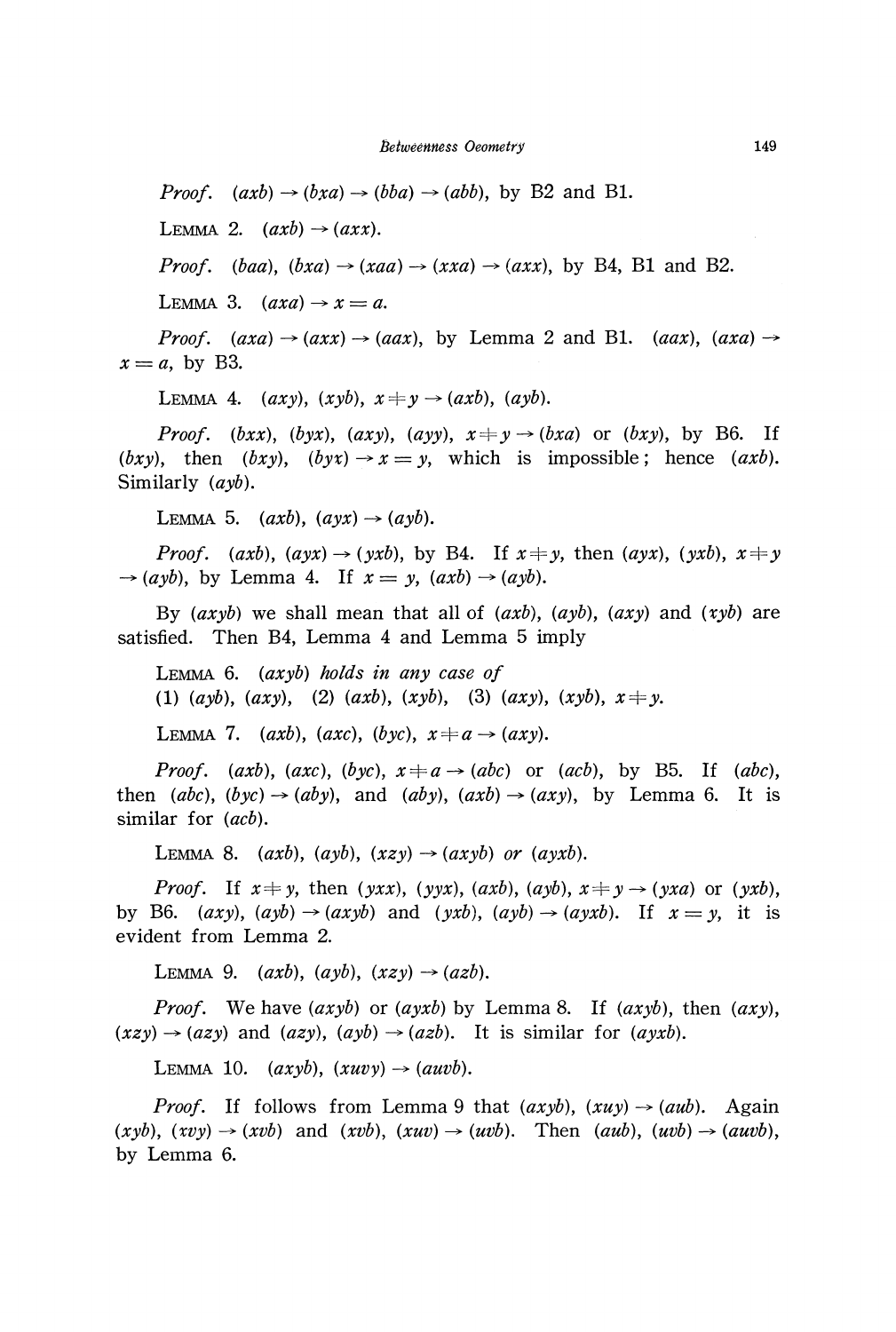150 **J. HASHIMOTO** 

LEMMA 11. (xuvy), (auvb), (axb), (ayb),  $u \neq v \rightarrow (axyb)$ .

*Proof.* (axb), (ayb), (xuy)  $\rightarrow$  (axyb) or (ayxb), by Lemma 8. If (ayxb), then  $(ayxb)$ ,  $(yvux) \rightarrow (avub)$ , by Lemma 10, and  $(avu)$ ,  $(auv) \rightarrow u = v$ . Hence *(axyb).*

LEMMA 12.  $(axyb)$ ,  $(axz)$ ,  $(zyb)$ ,  $x \neq a$ ,  $y \neq b \rightarrow (xzy)$ .

*Proof.* (axb), (axz), (byz),  $x \neq a \rightarrow (abz)$  or (azb), by B5. If (abz), then  $(abz)$ ,  $(ayb) \rightarrow (ybz)$ , which is not compatible with  $(byz)$ , since  $y \neq b$ .  $(azb)$ ,  $(axz) \rightarrow (xzb)$  and  $(xzb)$ ,  $(zyb) \rightarrow (xzy)$ .

LEMMA 13. If  $(axb)$ ,  $(ayb)$ ,  $(cxd)$ ,  $(cyd)$ ,  $x \neq y$ , then either (1) (axc), (ayc),  $(bxd)$ ,  $(byd)$ , or (2) (axd), (ayd), (bxc), (byc).

*Proof.* Case I: *(xxy)* holds. It follows from Lemma 8 that *(axyb)* or *(ayxb),* and *(cxyd)* or *(cyxd).* Combining those, we have four cases, any of which implies either (1) or (2). For instance, *(axyb)* and *(cxyd)* imply that  $(axy)$ ,  $(xyd)$ ,  $x \neq y \rightarrow (axyd)$  and  $(cxy)$ ,  $(xyb)$ ,  $x \neq y \rightarrow (cxyb)$ .

Case II:  $(xxy)$  does not hold.  $x = a$  implies  $(xyb)$  and  $(xxy)$ ; hence we may assume  $x \neq a$ , b, c, d and  $y \neq a$ , b, c, d. It follows from B6 that either *(axe)* or *(axd).* Suppose *(axe).* Again either *(aye)* or *(ayd)* follows from B6. If (ayd), then  $(cxa)$ ,  $(cxd)$ ,  $(acd)$ ,  $c \neq x \rightarrow (cxy) \rightarrow (xxy)$ , by Lemma 7 and 2 hence *(aye).* Further either *(bxc)* or *(bxd)* follows from B6. If (bxc), then  $(cxa)$ ,  $(cxb)$ ,  $(ayb)$ ,  $c \neq x \rightarrow (cxy)$ ; hence  $(bxd)$ . Thus *(axe)* implies *(aye), (bxd)* and *(byd).*

Now the conditions  $(1)-(7)$  of E. Pitcher and M.F. Smiley correspond with B2, B3, Lemma 5, Lemma 4, B4, Lemma 9 and Lemma 7. It has been proved by K. Morinaga and N. Nishigori [3] that Lemma 12 is independent of the conditions  $(1)-(8)$  of E. Pitcher and M. F. Smiley.

### **3. Subspaces**

It is natural that by a (linear) subspace of  $B_0$ -space R is meant a subset S of *R* satisfying

- (1)  $a, b \in S$ ,  $(axb) \rightarrow x \in S$ ,
- *(2) a, b*  $\in$ *S*, *(xay)*, *(xby)*,  $a \neq b \rightarrow x \in S$ ,
- (3)  $a, b \in S$ ,  $(xya)$ ,  $(xyb)$ ,  $a \neq b$ ,  $x \neq y \rightarrow x \in S$ .

Then it is easy to see that a subspace S satisfies moreover

- (4)  $a, b \in S$ ,  $(xab)$ ,  $a+b \rightarrow x \in S$ ,
- (5)  $a, b \in S$ ,  $(xya)$ ,  $(xyb)$ ,  $a \neq b$ ,  $x \neq y \rightarrow y \in S$ .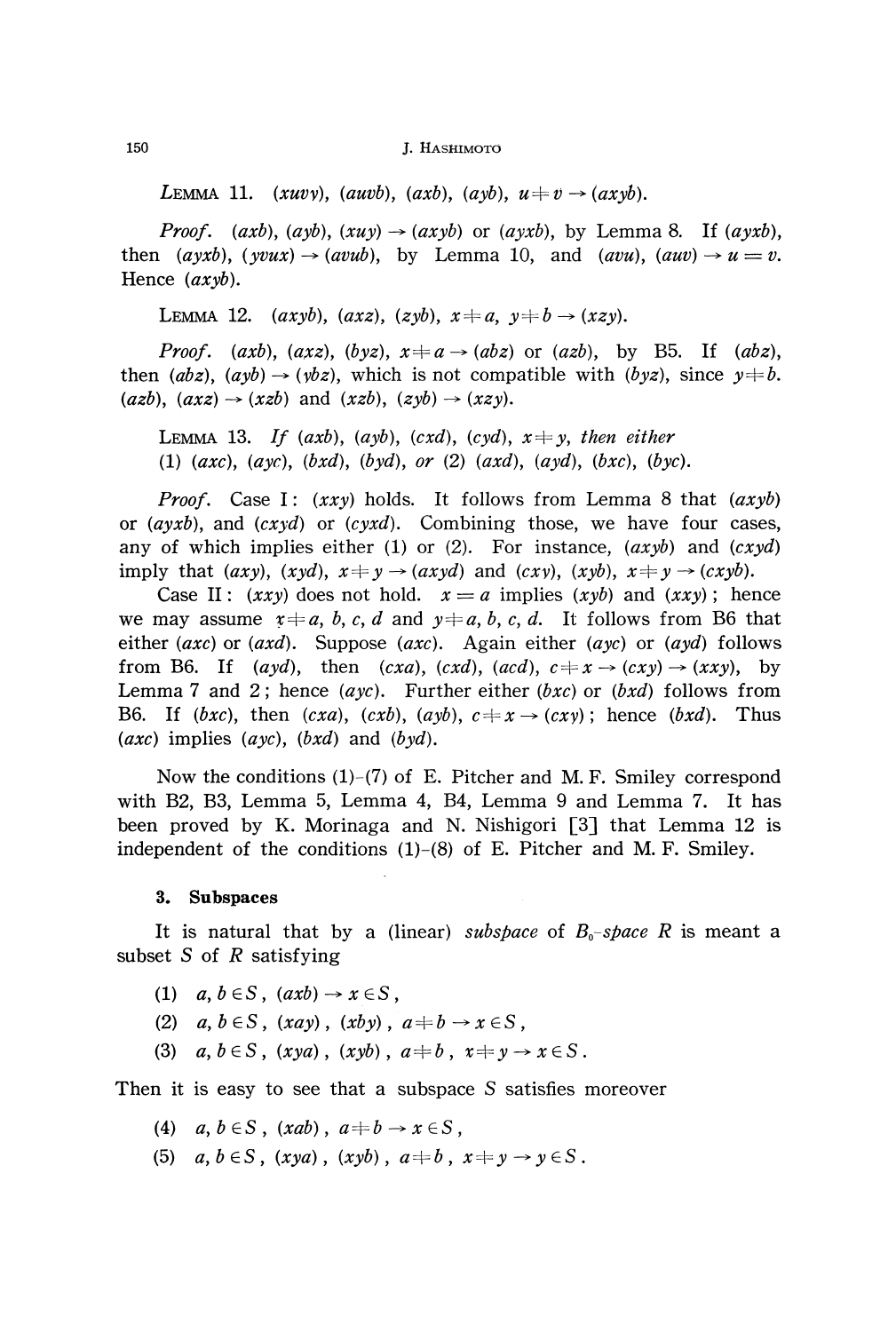The intersection of subspaces is also a subspace. So we may define the subspace *S(Γ) generated* by a subset *Γ* to mean the intersection of all subspaces containing *Γ*. We shall call  $x_1, \dots, x_n$  *linearly independent* if and only if  $x^{i} \in S$  ( $x_{1}$ ,  $\dots$ ,  $x_{i-1}$ ,  $x_{i+1}$ ,  $\dots$ ,  $x_{n}$ ) for  $i = 1, \dots, n$ .

We have offered to construct a geometry upon the above concepts, but our attempt has not succeeded. In order to obtain some geometrical results our conditions on *B<sup>0</sup> -spaces* may not yet suffice. So we feel that it needs to add some other conditions. For this purpose we take up the spaces in which every straight line is a doubly directed set. We can show in the following section that such spaces are characterized by the conditions B1-B7 and that

B8. for any points  $x, y \in R$  there exist  $a, b \in R$  such that (axb), (ayb).

#### **4. Bj-spaces**

By a *B<sup>x</sup> -space* we shall mean a system *R* satisfying that

B1.  $(axb) \rightarrow (aab)$ ,

B2.  $(axb) \rightarrow (bxa)$ ,

B3.  $(axb)$ ,  $(abx) \rightarrow x = b$ ,

B4.  $(axb)$ ,  $(ayx) \rightarrow (yxb)$ ,

B5.  $(axb)$ ,  $(axc)$ ,  $(byc)$ ,  $x \neq a \rightarrow (abc)$  or  $(acb)$ ,

B6.  $(axb)$ ,  $(ayb)$ ,  $(cxd)$ ,  $(cyd)$ ,  $x \neq y \rightarrow (axc)$  or  $(axd)$ ,

B7.  $(abx)$ ,  $(aby)$ ,  $(cxd)$ ,  $(cyd)$ ,  $a \neq b$ ,  $x \neq y \rightarrow (axc)$  or  $(axd)$ ,

and B8. *for any points x*,  $y \in R$  there exist  $a, b \in R$  such that (axb), (ayb).

In a  $B_1$ -space R the following lemmas hold.

LEMMA 14.  $(xxx)$  for all  $x \in R$ .

*Proof.* By B8 we can choose  $a, b \in R$  so that  $(axb)$ , whence  $(xxx)$ .

LEMMA 15. *If (axb), (axc) and*  $x \neq a$ *, then there exists u*  $\in$ *R such that (abu), (acu).*

*Proof.* If (bbc) holds, then it follows from B5 that (abc) or (acb); hence we have either *(abc), (ace)* or *(abb), (acb).* Suppose that *(bbc)* does not hold. Then  $b \neq c$ . By B8 we can choose  $u, v \in R$  so that *(ubv), (ucv)*. Then  $u \neq b$ , since  $u = b$  implies *(bcv)* and *(bbc)*. It follows from B7 that (*axb*), (*axc*), (*ubv*), (*ucv*),  $a \neq x$ ,  $b \neq c \rightarrow (abu)$  or (*abv*), and similarly (*acu*) or *(acv).* If *(abu)* and *(acv)* hold, then *(axbu), (axev)* and hence it follows from Lemma 12 that (*axbu*), (*axv*), (*vbu*),  $x \neq a$ ,  $b \neq u \rightarrow (xvb)$ , and (*xvb*),  $(xcv) \rightarrow (cvb) \rightarrow (cbb)$ . So we have either  $(abu)$ ,  $(acu)$  or  $(abv)$ ,  $(acv)$ .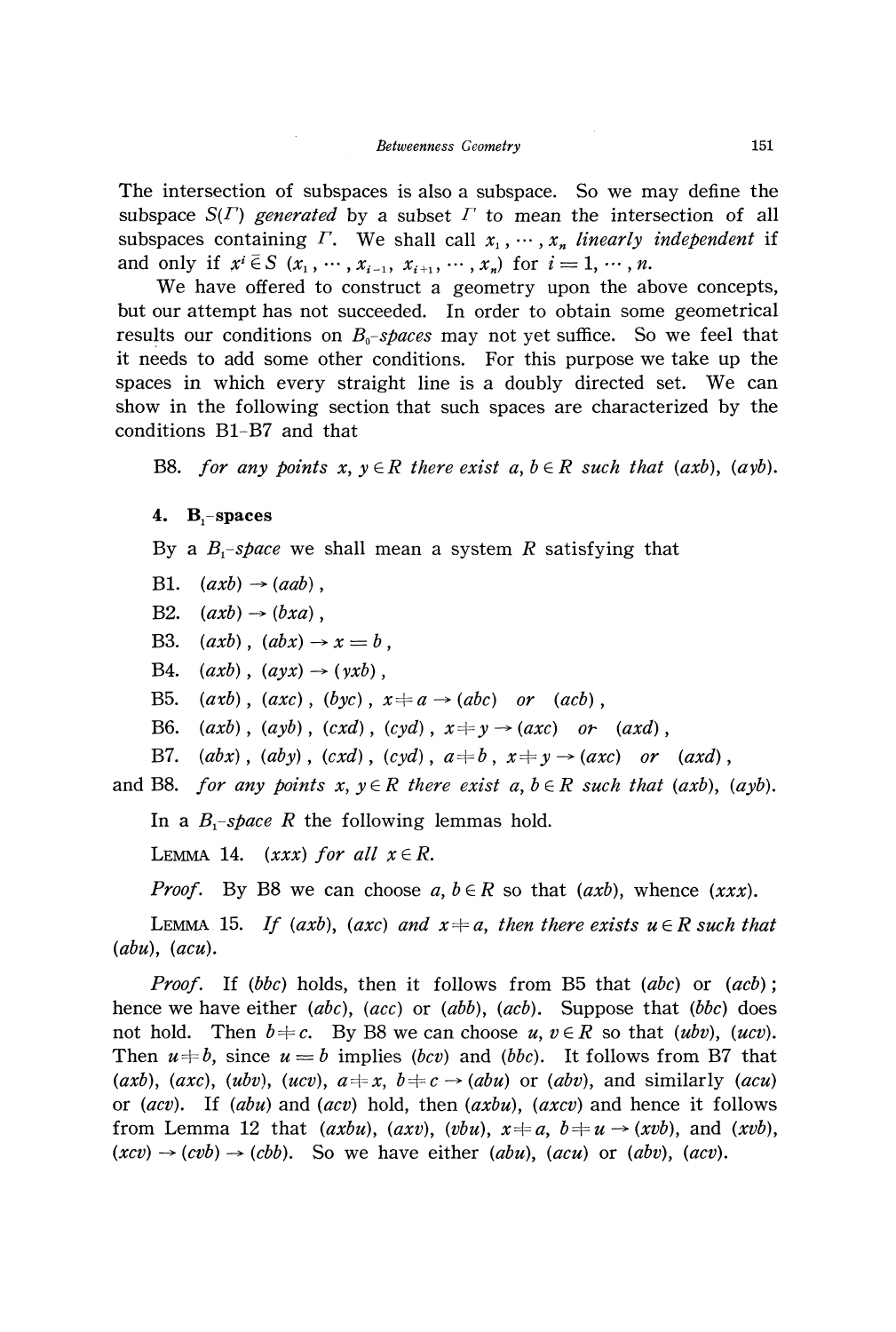LEMMA 16. If (axb), (ayb), (cxd), (cyd) and  $x \neq y$ , then there exist  $u, v \in R$  such that (uav), (ubv), (ucv) and (udv).

*Proof.* Referring to Lemma 13, we may assume that *(axe), {aye), (bxd)* and *(byd)*. Again since  $x = a$  and  $y = a$  are not compatible, we assume  $x \neq a$ . Then by Lemma 15 we can choose a point  $u \in R$  so that *(abu), (acu).* If  $c \neq x$ , then  $(axu)$ ,  $(axc) \rightarrow (xcu)$  and  $(ucx)$ ,  $(cxd)$ ,  $x \neq c \rightarrow$ *(ucd)*. It is similar for  $c \neq y$ . So we have *(uba)* and *(ucd)*. Exchanging *a, b, c, d* for *b, a, d, c* respectively in the above facts, we have *(vab)* and *(vdc)* for some  $v \in R$ . Then we conclude that *(ubav)* and *(ucdv)*, since  $a \neq b$  and  $c \neq d$ .

Now a subspace of a  $B_1$ -space R is a subset S of R satisfying that

 $a, b \in S$ ,  $a \neq b$ ,  $(xay)$ ,  $(xby)$ ,  $(xcy) \rightarrow c \in S$ .

In fact, (1) if  $a, b \in S$ ,  $(axb)$ , then  $(aab)$ ,  $(abb)$ ,  $(axb) \rightarrow x \in S$ ; (2) if  $a,b \in S$ ,  $(xay)$ ,  $(xby)$ ,  $a \neq b$ , then  $(xay)$ ,  $(xby)$ ,  $(xxy) \rightarrow x \in S$ ; and (3) if a,  $b \in S$ ,  $(xya)$ ,  $(xyb)$ ,  $a \neq b$ ,  $x \neq y$ , then it follows from Lemma 15 that  $(xau)$ ,  $(xbu)$ for some  $u \in R$  and hence  $x \in S$  follows from (2).

The subspace *S(a)* generated by a point *a* contains only *a.* By a (straight) *line* we shall mean a subspace  $S(a, b)$  generated by two distinct points *a, b.*

THEOREM 1. Let a and b be two distinct points in a B<sub>1</sub>-space R. *Then a point x is on the line S(a, b) if and only if (uav), (ubv) and (uxv) for some u,*  $v \in R$ *.* 

*Proof.* It is sufficient to prove that the set  $S = \{x; (uav), (ubv),$ *(uxv)* for some  $u, v \in R$  forms a subspace. Suppose that  $x_1, x_2 \in S$ ,  $x_1 \neq x_2$ ,  $(sx_1t)$ ,  $(sx_2t)$  and  $(sxt)$ . Then we have  $(u_1av_1)$ ,  $(u_1bv_1)$ ,  $(u_1x_1v_1)$ ,  $(u_2av_2)$ ,  $(u_2bv_2)$ ,  $(u_2x_2v_2)$  for some  $u_1, v_1, u_2, v_2 \in R$ . It follows from Lemma 16 that there exist  $p, q \in R$  such that  $(pu_1q), (pv_1q), (pu_2q), (pv_2q)$ and hence *(paq), (pbq), (px<sup>x</sup> q), (px<sup>2</sup> q),* by Lemma 9. Again using Lemma 16, we get  $(upv)$ ,  $(uqv)$ ,  $(usv)$ ,  $(utv)$  for some  $u, v \in R$ , since  $(px_1q)$ ,  $(px_2q)$ ,  $(sx_1t)$ ,  $(sx_2t)$  and  $x_1 \neq x_2$ . Then *(uav)*, *(ubv)* and *(uxv)*; hence  $x \in S$  and thus S is a subspace.

COROLLARY. A subset S of a  $B_1$ -space R is a subspace if and only if  $a, b \in S$  *implies*  $S(a, b) \subseteq S$ .

LEMMA 17. If  $x_i \in S(a, b)$  for  $i = 1, \dots, n$ , then there exist  $u, v \in S(a, b)$ *such that*  $(ux_iv)$  *for*  $i = 1, \dots, n$ *.* 

*Proof.*  $x \in S(a, b)$  implies that  $(uav)$ ,  $(ubv)$  and  $(uxv)$  for some  $u, v \in R$ .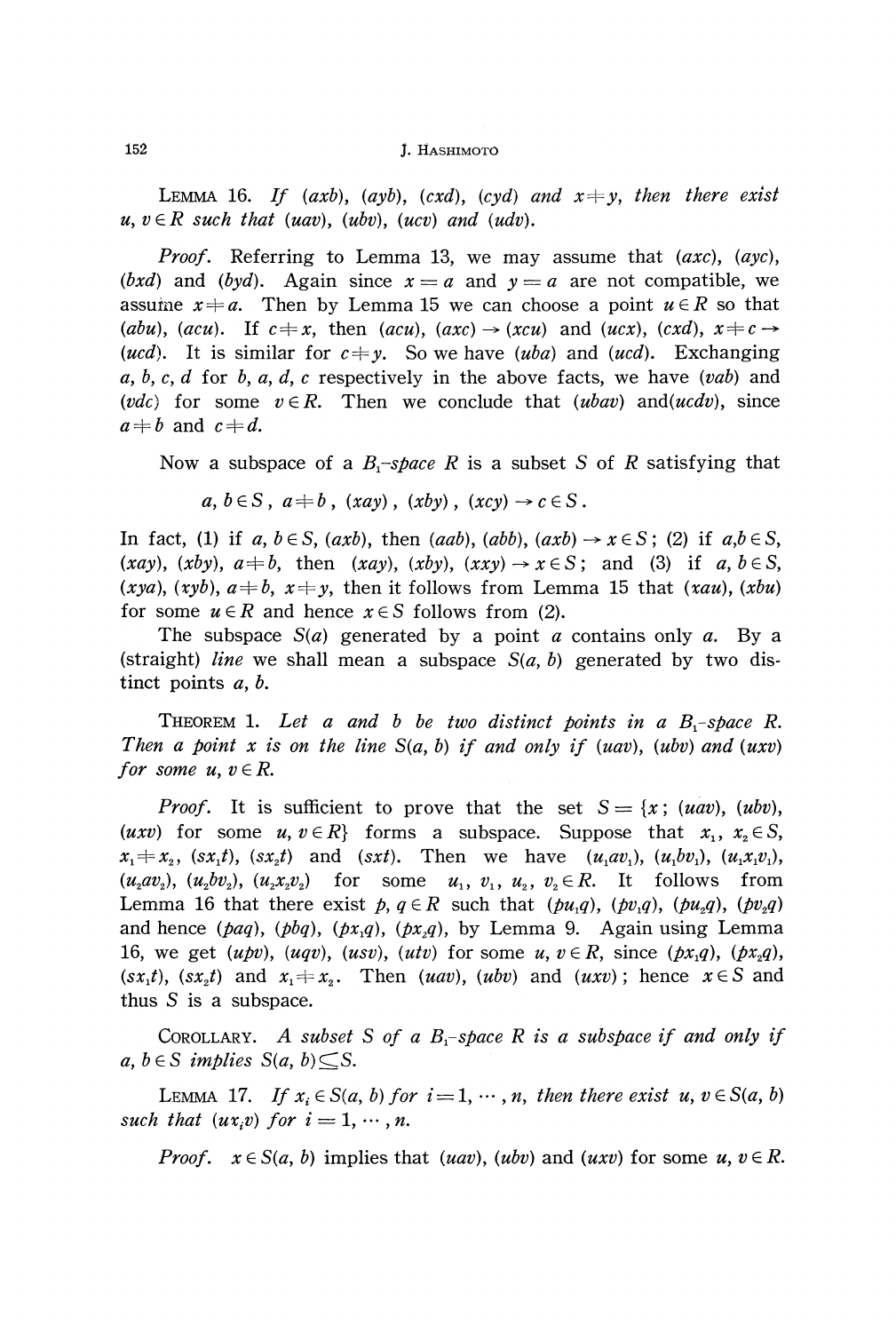So we assume that *(sat), (sbt)* and  $(sx_it)$  for  $i=1, \dots, n-1$ . Since  $x_n \in S(a, b)$ , (paq), (pbq) and (px<sub>n</sub>q) for some p, q. Using Lemma 16, we can choose *u, v* so that *(usv)} (utv), (upv), (uqv),* whence *(uav), (ubv)* and  $(ux_iv)$  for  $i = 1, \dots, n$ . It is obvious that  $u, v \in S(a, b)$ . In the above proof we have assumed  $a \neq b$ , though if  $a = b$  this lemma is evident, since all *x<sup>g</sup>* coincide with *a.*

Now suppose that  $p, q \in S(a, b)$  and  $p \neq q$ . Then  $S(p, q) \subseteq S(a, b)$ . If  $x \in S(a, b)$ , then it follows from Lemma 17 that there exist  $u, v \in R$  such that  $(u\not p v)$ ,  $(uq v)$  and  $(u x v)$ ; hence  $x \in S(p, q)$ . Thus  $S(q, b) \subset S(p, q)$  and we have the first main theorem.

THEOREM 2. If  $p, q \in S(a, b)$  and  $p+q$ , then  $S(a, b) = S(p, q)$ ; namely, *in a B -space any two distinct points p, q are on one and only one line S(p, q).*

Given  $p, q \in R$ , there exist  $a, b \in R$  with  $(apb)$ ,  $(aqb)$  and hence  $S(p, q)$  $= S(a, b)$ . So a line is written in the form  $S(a, b)$  with *(aab)*. Next we show

THEOREM 3. *In a B<sup>x</sup> -space a line L is a doubly directed set under an ordering, satisfying that for a, b,*  $x \in L$ 

 $(axb) \rightleftarrows a \leq x \leq b$  or  $a \geq x \geq b$ .

*Proof.* We may write  $L = S(a, b)$  with (*aab*) and  $a \neq b$ . Define  $x \leq y$  to mean that *(uabv), (uxyv)* for some *u, v.* Then for any  $x \in S(a, b)$ we can choose *u, υ* so that *(uabv), (uxxυ),* by using Theorem 1 and Lemma 8; hence  $x \leq x$ . If  $x \leq y$  and  $y \leq z$ , then *(pabq), (pxyq), (sabt)*, *(syzt)* for some  $p, q, s, t$ . We can choose by Lemma 16 u, v so that  $(upv)$ , *(uqυ), (usυ)* and *(utυ).* Then it follows that *(upqυ)* or *(uqpυ).* We may assume ( $u\bar{p}qv$ ). Then we get (*uabv*) and ( $uxyv$ ), by Lemma 10, and then *(ustv),* by Lemma 11, whence *(uyzv)*. We can deduce *(uxy),*  $(uyz) \rightarrow (uxz)$ and (*uxz*), (*uzv*)  $\rightarrow$  (*uxzv*); hence  $x \leq z$ . Again if  $x \leq y$  and  $y \leq x$ , then we get *(uxyυ)* and *(uyxυ)* in the same way as above, and *(uxy), (uyx)* imply  $x = y$ . Thus L is a partially ordered set. Now suppose x, y,  $z \in L$ and (xyz). It follows from Lemma 17 that (uabv), (uxv), (uyv), (uzv) for some  $u, v \in L$  and we deduce *(uxv), (uzv), (xyz)*  $\rightarrow$  *(uxzv)* or *(uzxv). (uxzv)* implies (*uxyv*) and (*uyzv*); hence  $x \leq y \leq z$ . (*uzxv*) implies similarly  $z \leq y \leq x$ . Conversely if  $x \leq y \leq z$ , then we obtain *u*, *v* so that (*uxyv*),  $(uyzv)$  and  $(uxzy)$  in the same way as the proof of the transitivity of  $\leq$ ; then it is easy to show (*xyz*). It remains to show that L is doubly directed. Given  $x, y \in L$ , we can choose  $u, v \in L$  so that  $(uxv)$ ,  $(uyv)$ ,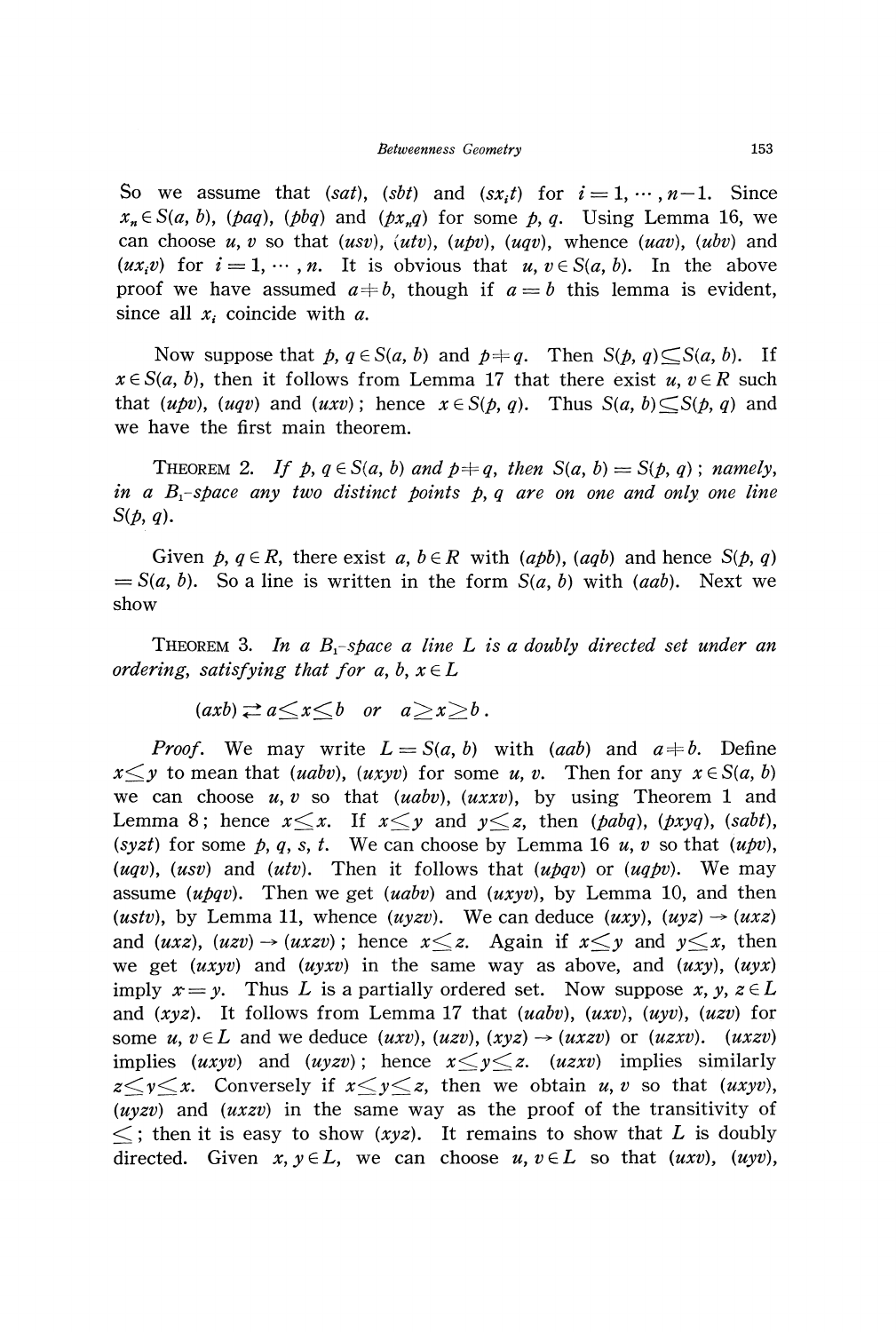which imply either  $u \le x \le v$ ,  $u \le y \le v$ , or  $u \ge x \ge v$ ,  $u \ge y \ge v$ , completing the proof.

By the way, if one rearranges the above proof, it is easy to obtain the characterization of doubly directed sets by betweenness<sup>2</sup>; namely

COROLLARY. *Let D be any system in which a ternary relation (axb) is defined so that*

- $(1)$   $(axb) \rightarrow (aab)$ ,  $(2)$   $(axb) \rightarrow (bxa)$ ,
- (3)  $(axb)$ ,  $(abx) \rightarrow x = b$ , (4)  $(axb)$ ,  $(ayx) \rightarrow (yxb)$ ,
- (5)  $(axb)$ ,  $(ayx) \rightarrow (ayb)$ ,
- (6)  $(axb)$ ,  $(ayb)$ ,  $(xzy) \rightarrow (axy)$  or  $(bxy)$ ,
- (7) for any  $x, y, z \in D$  there exist  $a, b \in D$  such that (axb), (ayb), (azb).

*Then D is a doubly directed set under an ordering, satisfying that*

 $(axb) \rightleftarrows a \rightleftarrows x \rightleftarrows b$  or  $a \rightleftarrows x \rightarrows b$ .

Now it is natural that by a *plane* is meant a subspace *S(a, b, c),* where  $a, b$  and  $c$  are linearly independent. Then Cor. of Theorem 1 and Theorem 2 imply

THEOREM 4. If two distinct points p, q lie on a plane P, then every *point on the line passing through p, q lies on P.*

In order to consider the plane geometry, however, it needs to admit a condition corresponding to Pasch's axiom<sup>3</sup>. We shall deal with this for *B<sup>2</sup> -spaces* which are defined below under stronger conditions than *B^-spaces.*

**5. B<sup>2</sup> -spaces**

By a  $B_z$ -space we shall mean a system  $R$  satisfying that

B1\*. *(aab)* for all  $a, b \in R$ , B2.  $(axb) \rightarrow (bxa)$ , B3.  $(axb)$ ,  $(abx) \rightarrow x = b$ , B4.  $(axb)$ ,  $(ayx) \rightarrow (yxb)$ , B5.  $(axb)$ ,  $(axc)$ ,  $(byc)$ ,  $x \neq a \rightarrow (abc)$  or  $(acb)$ , B6.  $(axb)$ ,  $(ayb)$ ,  $(cxd)$ ,  $(cyd)$ ,  $x \neq y \rightarrow (axc)$  or  $(axd)$ .

<sup>2)</sup> A characterization of partially ordered sets by betweenness is obtained by K. Morinaga and N. Nishigori [3].

<sup>3)</sup> Axiom der Anordnung II 4. of D. Hilbert [2].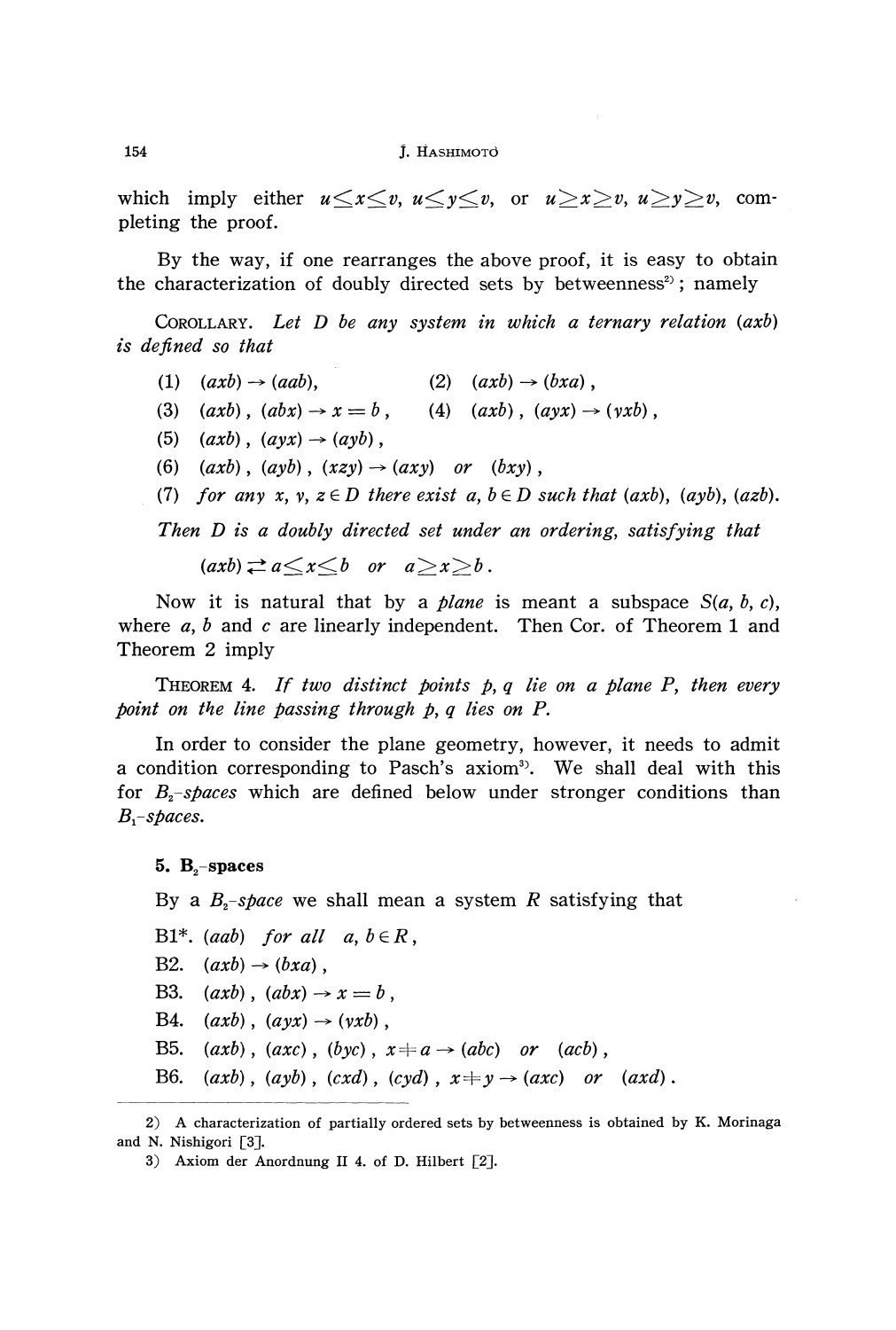THEOREM 5. A  $B_2$ -space R is a  $B_1$ -space.

*Proof.* It suffices to prove B7 and B8. For any points  $x, y \in R$  we have  $(xxy)$  and  $(xyy)$ ; hence B8 holds. Suppose that  $(abx)$ ,  $(aby)$ ,  $(cxd)$ ,  $(cyd)$ ,  $a \neq b$  and  $x \neq y$ . *(abx), (aby), (xxy),*  $a \neq b \rightarrow (axy)$  or *(ayx),* by B5; and  $(cxd)$ ,  $(cyd)$ ,  $(xxy) \rightarrow (cxyd)$  or  $(cyxd)$ , by Lemma 8, which is deduced from B1-B6. Then there occur four cases, any of which implies either *(axc)* or *(axd)*. For instance *(axy)* and *(cxyd)* with  $x \neq y$  imply *(axd)*, by Lemma 4.

THEOREM 6. *In a B<sup>2</sup> -space a line L is a linearly ordered set under the ordering introduced into L as a line in a B*<sub>*x</sub>-space.*</sub>

*Proof.* Suppose  $a, b \in L$ . Then (*aab*) means that  $a \le a \le b$  or  $a > a > b$  under the ordering mentioned above; hence *L* is linearly ordered.

COROLLARY. *If x, y and z lie on a line in a B<sup>2</sup> -space, then one of the relations {xyz), {yzx), {zxy) holds.*

In order to deal with planes in  $B_z$ -spaces we shall assume the follow ing postulate (Pasch's axiom).

(P) If x and y are two distinct points in  $S(a, b, c)$  and  $S(x, y)$  contains *a point p satisfying {bpc), then S{x, y) contains a point q satisfying either {aqb) or (aqc).*

In a  $B_2$ -space R satisfying (P) the following lemmas hold.

LEMMA 18. If (abx),  $a \neq b \neq x$  and (bpc), then  $S(x, p)$  contains a point *q such that {aqc).*

*Proof.* If  $x = p$ , then  $(abx)$ ,  $(bxc)$ ,  $b \neq x \rightarrow (abxc)$ ; hence  $S(x, p) \ni x$ with (*axc*). If  $x \neq p$ , then it follows from (P) that  $x, p \in S(a, b, c)$ , *S* $(x, p) \ni p$  and *(bpc)* imply *S* $(x, p) \ni q$  with either *(aqb)* or *(aqc). (aqb)* implies (*aqbx*) and  $x \neq q$ ; hence  $S(x, p) = S(x, q) \ni a$  with *(aac)*. In any case  $q \in S(x, p)$  exists with *(aqc)*.

In the same way as above we can show

LEMMA 19. If  $(xab)$ ,  $x \neq a \neq b$  and (bpc), then  $S(x, p)$  contains a point *q such that {aqc).*

LEMMA 20. *Let a, b, c, d, e and f be distinct points satisfying {bde), (cea) and {afb). If d, e and f are on a line, then a, b and c are also on that line.*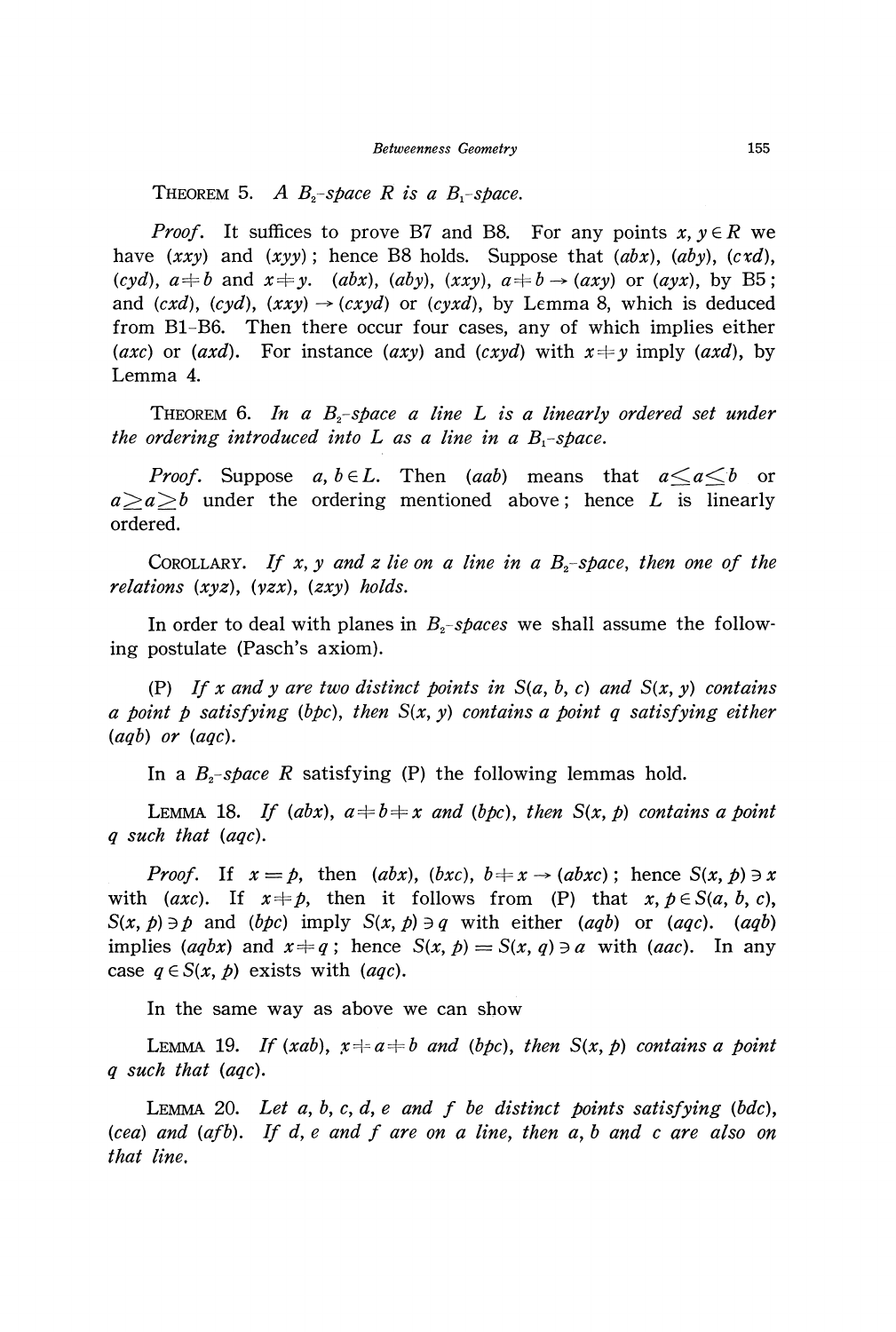*Proof.* We may assume without loss of generality *(def).* Then using Lemma 18, we obtain  $q \in S(c, e)$  with  $(bqf)$ , since  $(bdc)$ ,  $b \neq d \neq c$ and *(def)*. It follows from *(cea)* and *(afqb)* that  $S(c, e)$  contains q, a, f, b.

LEMMA 21. Let a, b and c be linearly independent. If  $x \in S(a, b, c)$  $and x \in S(b, c), then S(a, b, c) = S(x, b, c),$ 

*Proof.* It is sufficient to show  $a \in S(x, b, c)$ . If  $x \in S(a, b)$ , then it follows from Theorem 2 that  $a \in S(x, b) \subset S(x, b, c)$ ; hence we may assume that  $x \in S(a, b)$  and  $x \in S(a, c)$ . If any of the lines  $S(b, c)$ *,*  $S(c, a)$  and *S(a, b)* contains no point other than *a, b, c* then three points *a, b, c* form a subspace and we have nothing but  $x = a$ . So we may assume that some one of them contains a point *d* such that  $d \neq a, b, c$ . We first con sider the case that *S(b, c)* contains *d.*

Case I: (*bdc*). Since  $S(x, d) \ni d$ *, (bdc)* and  $x \neq d$ , we obtain  $q \in S(x, d)$  with either *(aqb)* or *(aqc)*. Without loss of generality assume (*aqb*). If  $q = b$ , then  $b \in S(x, d)$  with  $b \neq d$ , whence  $x \in S(b, d) = S(b, c)$ . So  $q \neq b$ . Then  $d \in S(b, c)$ ,  $q \in S(x, d)$  and  $a \in S(b, q)$ ; hence  $a \in S(x, b, c)$ .

Case II:  $(bcd)$ . Since  $c \in S(a, b, d)$ ,  $S(a, b, d) = S(a, b, c) \ni x$  and  $x \in S(b, d)$ . Then, exchanging *c* for *d* in Case I, we get  $S(a, b, d)$  $= S(x, b, d)$  and accordingly  $S(a, b, c) = S(x, b, c)$ .

Next we deal with the case that  $S(a, b)$  contains  $d$ .

Case III: (*adb*). It follows from (P) that  $S(x, d) \ni e$  with either *(cea)* or *(ceb)*. If *(ceb)*, then we get  $e \in S(b, c)$ ,  $d \in S(x, e)$ ,  $a \in S(b, d)$  and  $a \in S(x, b, c)$ . If  $e = a$ , then  $x \in S(d, e) = S(a, b)$ , contradicting the assumption. So we may assume that (*aec*) with  $e \neq a$ , b, c and look over the three cases  $(dex)$ ,  $(edx)$ ,  $(dxe)$ .  $(bda)$ ,  $b+d+a$  and  $(dex)$  imply *S(a, e)*  $\exists q$  with (*bqx)*, by Lemma 18, and hence  $q \neq c$ ,  $q \in S(b, x)$ ,  $a \in (a, e)$  $f(x, q)$ , so  $a \in S(x, b, c)$ . Similarly *(cea)*,  $c \neq e \neq a$  and *(edx)* imply  $a \in S(x, b, c)$ . Further (*adb*),  $a \neq d \neq b$  and (*dxe*) imply  $S(b, x) \ni q$  with  $(aqe)$ , whence also  $q \in S(b, x)$ ,  $a \in S(a, e) = S(c, q)$  and  $a \in S(x, b, c)$ .

Case IV:  $(dab)$ . If  $x \in S(c, d)$ , then it is easy to see  $S(x, b, c)$  $= S(d, b, c) \ni a$ . So we may assume  $x \in S(c, d)$ . Then exchanging *a* for *d* in Case III, we obtain  $S(d, b, c) = S(x, b, c)$ , since  $x \in S(a, b, c)$  $= S(d, b, c)$ *c*) and  $x \in S(b, c)$ ,  $S(c, d)$ ,  $S(d, d)$ *<u>Consequently</u>*  $b, c)$  $= S(x, b, c).$ 

Case V: *(abd)*. Since  $x \in S(a, b, c) = S(a, d, c)$ ,  $S(b, x) \ni b$  and *(abd)*, we obtain  $q \in S(b, x)$  with either  $(cqa)$  or  $(cqd)$ .  $c = q$  implies  $x \in S(b, c)$ hence  $c \neq q$ . If (cqa), then we infer  $q \in S(x, b)$ ,  $a \in S(c, q)$  and  $a \in S(x, b, c)$ . If  $(cqd)$ , then we infer similarly  $d \in S(x, b, c)$ , whence  $S(x, b, c) = S(d, b, c)$  $= S(a, b, c).$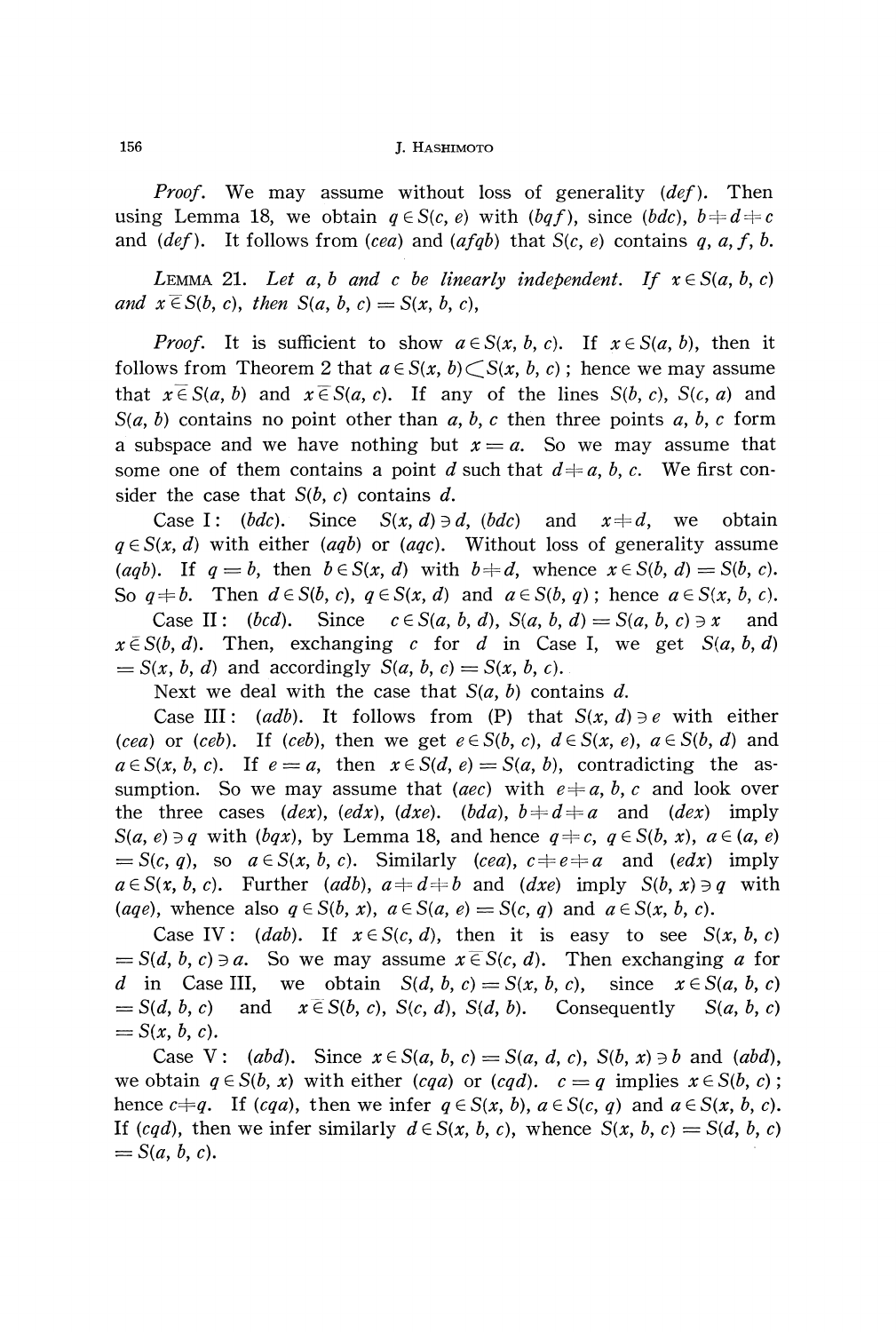Also for the case  $d \in S(a, c)$  we can show in the same way  $S(a, b, c)$  $= S(x, b, c)$ , completing the proof.

Using these lemmas, we can deduce the fundamental properties of planes.

THEOREM 7. If x, y and z are linearly independent points on  $S(a, b, c)$ , *then*  $S(a, b, c) = S(x, y, z)$ ; namely, in a  $B<sub>2</sub>$ -space satisfying (P) any three *points not lying on a line are on one and only one plane.*

*Proof.* Some of *x, y, z* say, *x* is not on *S(b, c),* so it follows from the above lemma that  $S(a, b, c) = S(x, b, c)$ . Either y or z is not on  $S(x, c)$ ; hence  $S(x, b, c) = S(x, y, c)$ . Since  $z \in S(x, y)$ ,  $S(x, y, c) = S(x, y, z)$ .

Now all points x of a plane  $S(a, b, c)$  not lying on the line  $S(b, c)$ are divided into two parts  $P_1$ ,  $P_2$  as follows: if  $S(b, c)$  contains  $p$  such that (*apx*), then  $x \in P$ <sub>1</sub>; if S(*b*, *c*) does not contain such a point *p*, then  $x \in P_2$ . Let *x*, *y* be two points of *S(a, b, c)* and *a, x, y* be not on a line. If  $x, y \in P_1$ , then  $(xry)$  and  $r \in S(b, c)$  contradict Lemma 20, and hence *S(b, c)* cannot contain such a point *r* as (*xry*). If  $x, y \in P_2$ , it follows from (P) that  $S(b, c)$  cannot contain r such that  $(xry)$ , since  $b, c \in S(a, b, c)$  $= S(a, x, y)$ . However if  $x \in P_1$  and  $y \in P_2$ , then (P) implies that  $S(b, c)$ contains r such that  $(xry)$ . For the case that a, x, y are on a line it is easy to derive the same results as above. Hence, defining a segment *ab* to mean the set of points x such that  $(axb)$ , we infer

THEOREM 8. *A line* L, *which lies in a plane Py divide points of P not lying on L into two sides so that*: *any point a on one side determine with any point b on the other side a segment aby in which a point of L lies;* any two points a, b on the same side determine a segment ab, *which contains no point of L.*

One side of a line, however, may contain no point. The author asks whether Theorems 7 and 8 can be extended for subspaces of higher dimension, though it may be possible if we admit the fact that any two planes through a point  $p$  contain another point  $q$  in common.

Mathematical Institute Kobe University,

(Received May 7, 1958)